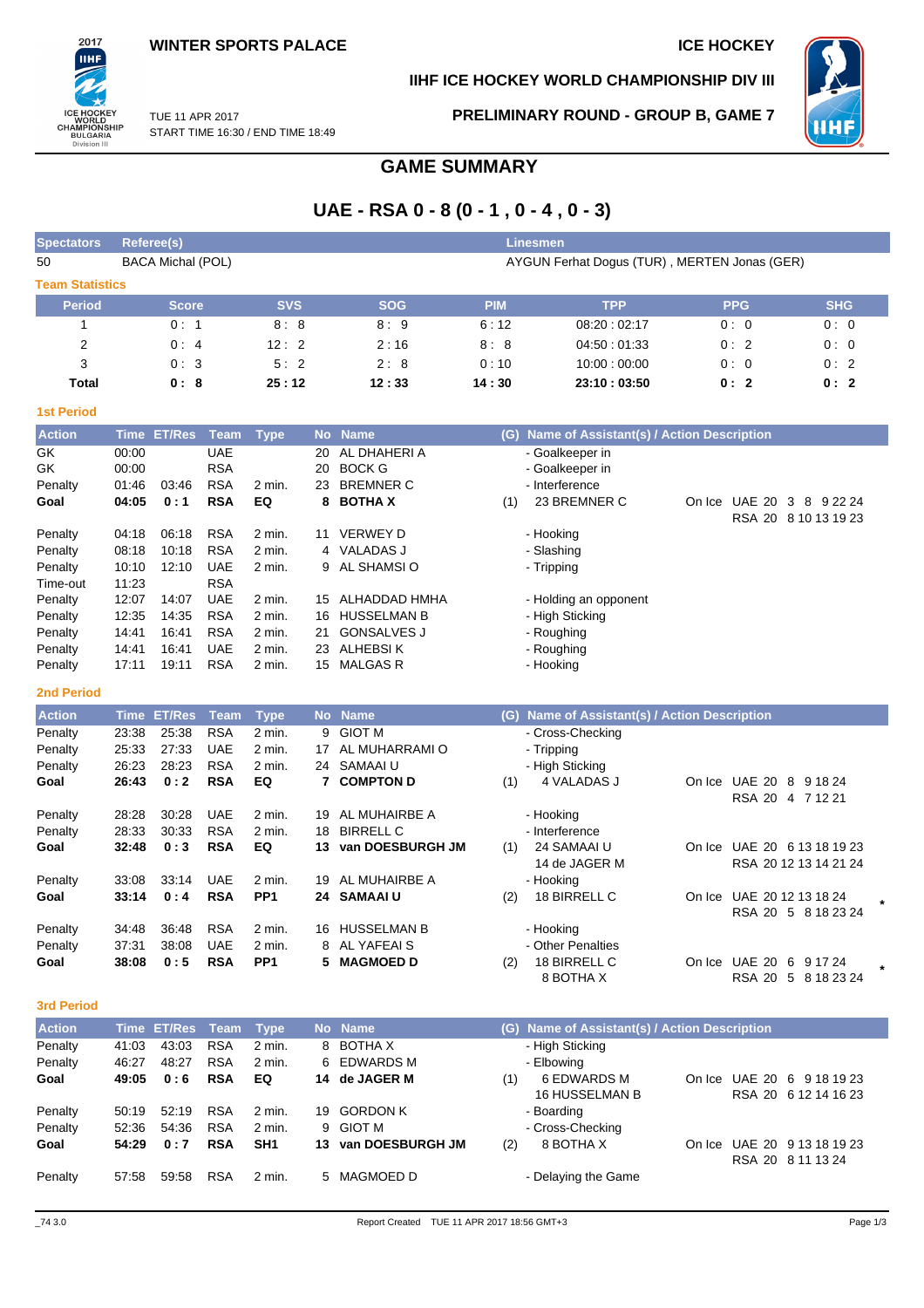#### **WINTER SPORTS PALACE ICE HOCKEY**

# **IIHF** ICE HOCKEY<br>WORLD<br>CHAMPIONSHIP<br>BULGARIA<br>Division III

2017

## **IIHF ICE HOCKEY WORLD CHAMPIONSHIP DIV III**

TUE 11 APR 2017 START TIME 16:30 / END TIME 18:49

# **PRELIMINARY ROUND - GROUP B, GAME 7**



| <b>Action</b> |       | Time ET/Res Team Type |            |      | No Name        |     | (G) Name of Assistant(s) / Action Description |
|---------------|-------|-----------------------|------------|------|----------------|-----|-----------------------------------------------|
| Goal          | 58:28 | 0:8                   | RSA        | -SH1 | 21 GONSALVES J | (1) | On Ice UAE 20 8 12 18 19 22                   |
|               |       |                       |            | ΕA   |                |     | RSA 6 8 12 21 24                              |
| GK            | 60:00 |                       | UAE.       |      |                |     | 20 AL DHAHERI A - Goalkeeper out              |
| GK            | 60:00 |                       | <b>RSA</b> |      |                |     | 20 BOCK G - Goalkeeper out                    |

#### **Goalkeeper Records**

**Team : UAE - UA Emirates Team : RSA - South Africa**

| No Name             | <b>SOG</b> | <b>SVS</b> | <b>MIP</b> | No Name                | <b>SOG</b> | <b>SVS</b> | <b>MIP</b> |
|---------------------|------------|------------|------------|------------------------|------------|------------|------------|
| 20 AL DHAHERI Ahmed | 33         | 25         | 60:00      | 20 BOCK Gary           |            | 12         | 60:00      |
| 1 AL SUWAIDI Khaled |            |            |            | <b>PRETORIUS Charl</b> |            |            |            |

#### **Game Statistics**

| <b>Team: UAE (white)</b> |                                     |    |          |          |            |             |          |          |        |                |                |                      |                        |       |
|--------------------------|-------------------------------------|----|----------|----------|------------|-------------|----------|----------|--------|----------------|----------------|----------------------|------------------------|-------|
|                          | <b>Head Coach: FAGERSTROM Matti</b> |    |          |          |            |             |          |          |        |                |                | <b>Shots on Goal</b> |                        |       |
| <b>No Pos</b>            | <b>Name</b>                         | G. | А        | P        | <b>PIM</b> | $FO+$       | FO-      | $FO+/-$  | FO%    |                | $\overline{2}$ | 3.                   | <b>OT</b><br><b>TS</b> | $+/-$ |
| 6 D                      | AL DHAHERI Mohammed                 | 0  | 0        | 0        | 0          | 0           | 0        | 0        | 0.00   | 2              |                | 0                    | 3                      | $-2$  |
| 8 F                      | AL YAFEAI Salem                     | 0  | 0        | 0        | 2          | 2           | 6        | -4       | 25.00  | $\overline{2}$ | 0              |                      | 3                      | $-3$  |
| F<br>9                   | AL SHAMSI Omar +C                   | 0  |          | 0        | 2          |             | 8        | $-1$     | 46.67  | 0              | 0              | 0                    |                        | $-4$  |
| 15 D                     | ALHADDAD Hasan Mohamed Hasan Ahmed  | 0  | $\Omega$ | 0        | 2          | 0           |          | $\Omega$ | 0.00   | 0              | 0              | 0                    | 0                      | 0     |
| 17 F                     | AL MUHARRAMI Obaid                  | 0  | $\Omega$ | $\Omega$ | 2          |             | $\Omega$ | 1        | 100.00 | 0              | 0              | $\Omega$             | $\Omega$               | 0     |
| 12 F                     | <b>AL BLOOSHI Faisal</b>            | 0  | 0        | 0        | 0          | 14          | 16       | $-2$     | 46.67  |                | $\Omega$       | 0                    |                        | -1    |
| 13 D                     | <b>AL SHAMSI Turki</b>              | 0  | 0        | 0        | 0          | 0           | 0        | $\Omega$ | 0.00   | 0              | 0              | 0                    | $\Omega$               | $-2$  |
| 18 F                     | AL NUAIMI Saeed                     |    | $\Omega$ | 0        | 0          | $\Omega$    | $\Omega$ | $\Omega$ | 0.00   | 3              | $\Omega$       |                      | 4                      | $-5$  |
| 19 F                     | AL MUHAIRBE Aeyez +A                | 0  | 0        | 0        | 4          |             | 0        |          | 100.00 | 0              | 0              | 0                    | 0                      | $-4$  |
| 24 D                     | <b>ALAMERI Saif</b>                 | 0  | $\Omega$ | 0        | $\Omega$   | $\mathbf 0$ | $\Omega$ | $\Omega$ | 0.00   | 0              | $\Omega$       | $\Omega$             | 0                      | $-2$  |
| 3 F                      | <b>ALNUAIMI Ibrahim</b>             | 0  | 0        | 0        | 0          | 0           | $\Omega$ | 0        | 0.00   | 0              | $\Omega$       | 0                    | $\Omega$               | $-1$  |
| 4 F                      | ALMEHAIRBI Obaid (BP)               | 0  | $\Omega$ | $\Omega$ | 0          | 0           | $\Omega$ | 0        | 0.00   | 0              | 0              | 0                    | $\Omega$               | 0     |
| 22 F                     | ALHADDAD Abdulla                    | 0  | $\Omega$ | 0        | 0          | 0           | $\Omega$ | 0        | 0.00   | 0              |                | 0                    |                        | $-2$  |
| 23 D                     | ALHEBSI Khaled +A                   | 0  | $\Omega$ | 0        | 2          | $\mathbf 0$ | $\Omega$ | $\Omega$ | 0.00   | 0              | 0              | $\Omega$             | $\Omega$               | $-3$  |
| 21 D                     | <b>AL SUWAIDI Faisal</b>            | 0  | $\Omega$ | $\Omega$ | 0          | 0           | 0        | 0        | 0.00   | 0              | $\Omega$       | 0                    | $\Omega$               | 0     |
| 1 GK                     | AL SUWAIDI Khaled                   | 0  | $\Omega$ | $\Omega$ | 0          |             |          |          |        |                | $\Omega$       | 0                    | 0                      |       |
| 20 GK                    | AL DHAHERI Ahmed                    | 0  | 0        | 0        | 0          |             |          |          |        |                | 0              | 0                    | 0                      |       |
| Total                    |                                     | 0  | 0        | 0        | 14         | 25          | 30       | -5       | 45.45  | 8              | 2              | $\overline{2}$       | 12                     |       |

#### **Team : RSA (black)**

| Team: RSA (Diack)  |                            |    |                |                |                         |                |          |          |        |                |                |               |                        |                |
|--------------------|----------------------------|----|----------------|----------------|-------------------------|----------------|----------|----------|--------|----------------|----------------|---------------|------------------------|----------------|
|                    | Head Coach: TODD Alexander |    |                |                |                         |                |          |          |        |                |                | Shots on Goal |                        |                |
| <b>No Pos</b>      | <b>Name</b>                | G. | A              | P              | <b>PIM</b>              | FO+            | FO-      | $FO+/-$  | FO%    |                | $\overline{2}$ | 3             | <b>OT</b><br><b>TS</b> | $+/-$          |
| 6 F                | <b>EDWARDS Michael</b>     | 0  |                |                | 2                       | 2              | 2        | 0        | 50.00  | 0              | 1              | 0             |                        | $+2$           |
| D<br>11            | <b>VERWEY Denzil</b>       | 0  | 0              | 0              | $\overline{2}$          | 0              | 0        | $\Omega$ | 0.00   |                | 0              |               | 2                      | $+1$           |
| $\mathsf{F}$<br>14 | de JAGER Marinus           |    |                | $\overline{2}$ | 0                       | 0              | 0        | $\Omega$ | 0.00   | 0              | $\Omega$       |               |                        | $+2$           |
| 15 D               | MALGAS Reelan (BP)         | 0  | 0              | 0              | $\overline{2}$          | 0              | 0        | $\Omega$ | 0.00   |                | 0              | 0             |                        | $\mathbf 0$    |
| 16 F               | <b>HUSSELMAN Brandon</b>   | 0  |                |                | 4                       | 0              | 0        | $\Omega$ | 0.00   | 1              | $\overline{2}$ | $\Omega$      | 3                      | $+1$           |
| 4 F                | VALADAS Joaquim            | 0  |                |                | 2                       | 3              | 0        | 3        | 100.00 | 0              | 0              | 0             | 0                      | $+1$           |
| 5 D                | MAGMOED Deen               |    | 0              |                | $\overline{2}$          | $\mathbf 0$    | 0        | 0        | 0.00   | $\overline{2}$ | 3              | $\Omega$      | 5                      | $\overline{0}$ |
| $\mathsf{F}$<br>7  | <b>COMPTON Dylan</b>       |    | 0              |                | 0                       | $\mathbf 0$    | $\Omega$ | $\Omega$ | 0.00   | 0              | 1              | 0             |                        | $+1$           |
| F<br>8             | <b>BOTHA Xander</b>        |    | $\overline{2}$ | 3              | $\overline{\mathbf{c}}$ | $\overline{7}$ | 6        | 1        | 53.85  | 2              | 0              |               | 3                      | $+3$           |
| 19 D               | <b>GORDON Keenan</b>       | 0  | 0              | $\Omega$       | $\overline{2}$          | $\mathbf 0$    | $\Omega$ | $\Omega$ | 0.00   | 0              | $\Omega$       | $\Omega$      | $\mathbf 0$            | $+1$           |
| 10 F               | <b>WILLEMSTIJN Marinus</b> | 0  | 0              | 0              | 0                       | 0              | 3        | $-3$     | 0.00   | 0              | 1              |               | 2                      | $+1$           |
| 12 D               | MARAIS Andre +C            | 0  | $\Omega$       | $\Omega$       | 0                       | 0              | 0        | $\Omega$ | 0.00   | 0              |                | $\Omega$      |                        | $+4$           |
| 13 F               | van DOESBURGH Jean-Michel  | 2  | 0              | $\overline{2}$ | $\mathbf 0$             | 3              |          | 2        | 75.00  | 0              |                | 3             | 4                      | $+3$           |
| D<br>21            | <b>GONSALVES Jason</b>     |    | 0              |                | 2                       | $\mathbf 0$    | 0        | $\Omega$ | 0.00   | 0              | 0              |               |                        | $+3$           |
| 23 D               | <b>BREMNER Callum</b>      | 0  |                |                | $\overline{2}$          | $\mathbf{1}$   |          | $\Omega$ | 50.00  | 0              | 3              | $\Omega$      | 3                      | $+2$           |
| $\mathsf{F}$<br>9  | GIOT Marc +A               | 0  | $\Omega$       | $\Omega$       | 4                       | 3              |          | 2        | 75.00  | 0              | 1              | 0             |                        | 0              |
| 18 F               | <b>BIRRELL Cameron</b>     | 0  | 2              | 2              | 2                       | $\mathsf 3$    | 5        | $-2$     | 37.50  |                | 0              | 0             |                        | $\overline{0}$ |
| 24 F               | <b>SAMAAI Uthman</b>       |    |                | $\overline{2}$ | $\overline{2}$          | 8              | 6        | 2        | 57.14  |                | $\overline{2}$ | $\Omega$      | 3                      | $+3$           |
| GK                 | <b>PRETORIUS Charl</b>     | 0  | 0              | 0              | 0                       |                |          |          |        | 0              | 0              | 0             | 0                      |                |
| 20 GK              | <b>BOCK Gary</b>           | 0  | $\Omega$       | $\Omega$       | $\Omega$                |                |          |          |        | 0              | $\Omega$       | $\Omega$      | $\Omega$               |                |
| <b>Total</b>       |                            | 8  | 10             | 18             | 30                      | 30             | 25       | 5        | 54.55  | 9              | 16             | 8             | 33                     |                |